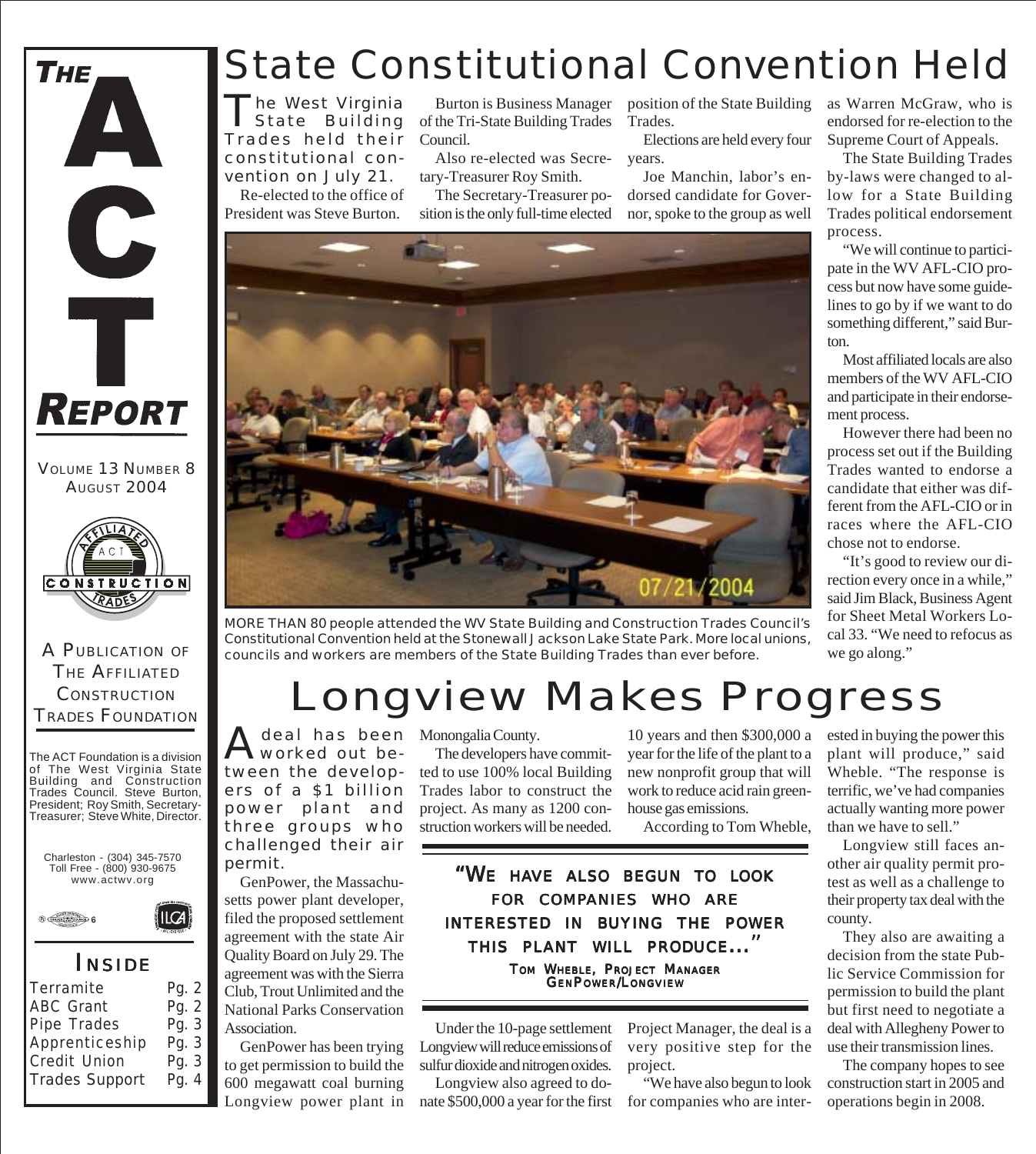## Terramite Workers Vote Union Yes

By a vote of 25 to<br>
10 workers at Terramite Corporation, located near Charleston, have voted to be represented by Operating Engineers Local 132.  $\rightarrow$  y a vote of 25 to not without a fight.

The vote took place on August 5.

Workers at Terramite contacted the Operating Engineers in June about union representation.

They had not had a raise in four years and were seeing more and more temporary workers hired by the company.

A supervisor told workers that all employees were considered 'a liability' to the company.

"This was a strong group of workers," said Donnie Huff, Organizing Director for Local 132. "They stuck together from the start."

But the workers success was

Company owners called in two union-busting lawyers, Fred Holroyd from Charleston and Ronald Morgan from Bristol, Virginia.

Together they waged a harsh anti-union campaign using the standard lines intimidating workers about losing their jobs if they voted for a union.

"They attacked the union, they talked about moving to North Carolina, then they started in about not needing a third party," said Tom Plymale, Business Agent for Local 132.

Local 132 filed charges twice with the National Labor Relations Board (NLRB) having to do with raises promised but not given to employees. In April Terramite promised employees they would get a raise in July but did not deliver. They then told employees they weren't going to get their raise since they had en-

gaged in union activity.

Terramite builds equipment such as different size backhoes,

concrete roller screeds, and road sweepers. They are located in Cross Lanes.

Bargaining for a contract will begin once the NLRB certifies the election.



WORKERS AT TERRAMITE Corp. celebrate their union election victory at a cookout with members of Operating Engineers Local 132.

## ABC Grant Investigation Continues Building Trades Try to Stop Document Destruction

A new batch of docu-<br>ments sheds more light onto state grants given to the anti-union Associated Builders and Contractors, West Virginia Chapter.

The new documents came from an investigation by the state Economic Development Office which was started after the ACT Foundation uncovered a questionable lack of documentation concerning \$155,000 in state grant money.

One new document revealed by a recent ACT Freedom of Information request uncovered a May 2003 audit of the largest grant, \$120,000 given in 2001.

The audit, performed by ac-

counting firm Gibbons and Kawash detailed a number of problems with the ABC's record keeping.

In a sample of 40 checks only eight were found to be properly documented.

Another re-

view of participant eligibility was only half way complete when the accountants determined that every single file failed to meet the required documentation.

Numerous items where docu- force the ABC to account for or Hardiman's explains why the ments were missing or proper correct the problems.

procedures not followed were noted in the three page report.

The audit was done about one year before ACT's investigation revealed the problem but no action was taken by the state to

New documentation also brought to light the ABC's justification for the grant.

The earliest documents are dated September 7, 2000 when then ABC Executive Director

> Tom Hardiman wrote to Mike Smith, Assistant Director of the Governor's Workforce Investment Office, during the last few months of the Underwood administration.

In the letter grant money is needed.

He wrote, "Companies that utilize bona fide apprentices only have to pay those apprentices a percent of journeyman's prevailing wages."

"This was the main reason behind ABCWV seeking and obtaining approval from the U.S. Department of Labor to develop and implement an alternative to union-only apprenticeship programs."

"The documents speak for themselves," said Dave Mullins, Training Director for Operating Engineers Local 132.

"The ABC doesn't care about training workers, they just want to pay workers less money.

*Continued on p. 4*

*"THE ABC DOESN'T CARE ABOUT TRAINING WORKERS, THEY JUST WANT TO PAY WORKERS LESS MONEY. WE'VE SAID IT BEFORE BUT NOW WE HAVE THE ABC PUTTING IT ON PAPER"*

> DAVE MULLINS, TRAINING DIRECTOR OPERATING ENGINEERS LOCAL 132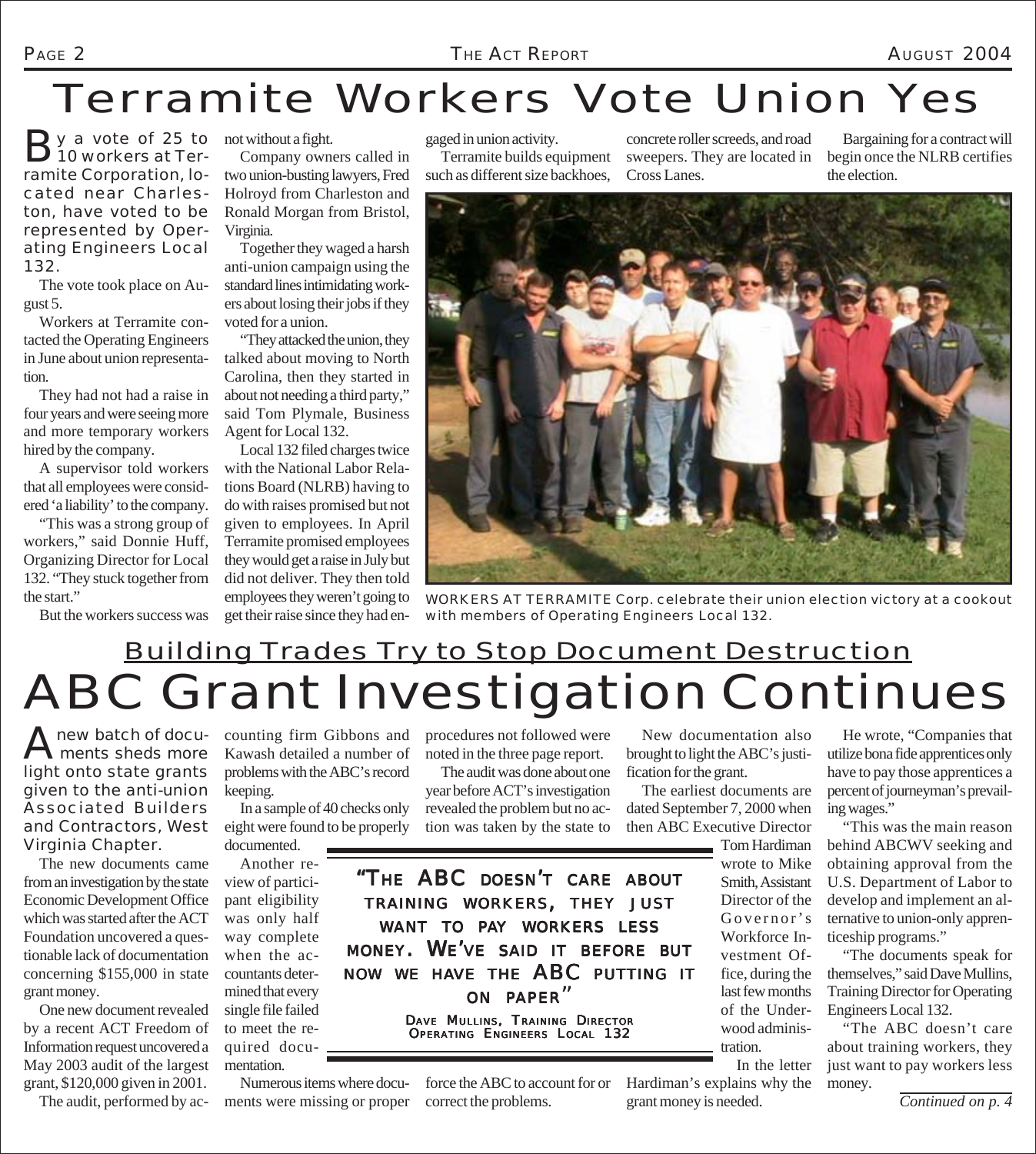AUGUST 2004 *THE ACT REPORT* PAGE 3

# WV Pipe Trades Support Fired Workers

**Members of Plumb-**<br>ers and Pipefitters Local 625 in Charleston took to the streets on July 30 to protest the illegal firing of three workers who were trying to organize at their workplace.

Employees of Precision Pump and Valve Service, located near Charleston, contacted Tim "Squirrel" Jividen, Lead Organizer for the WV State Pipe Trades, about a pension plan and other benefits.

Jividen first met with the workers in early June. Then, later in the month, met with the company owner Barry Kemerer to work out an agreement.

"We have strong support of the workers and I tried to point out how a union could benefit the employer as well," said Jividen.

Jividen's offer was turned down so he started the process of petitioning the NLRB for an election.

That's when things started to get ugly.

Not long after Jividan's last conversation with the owner on July 7th, the company started firing employees.

Chris Shannon had been with the company for six years and was recently told he and the company had a bright future.

Bryan Bragg was called on Tuesday evening and told to come in after work the following day which was Wednesday, his day off. When he arrived he was told to get his stuff and clean out his locker because they were letting him go and doing away with his department.

Bragg consistently had notes on his pay stub thanking him for his good work record and being such as asset to the company.

Lloyd Smith was picked at random for a drug test. He passed it, and he was still fired.

The company just recently ran an ad for new workers.

All three workers had openly been in support of a union and had worn Local 625 hats on the job.

Kemerer denied that the firings were because of the workers union activity.

Charges have been filed with the National Labor Relations Board claiming the firings were illegal and based solely on the workers wanting a union.

"This is America and its against

the law to punish workers just because they want a union," said Jeff Perry, Business Manager for Local 625.

"And the facts are pretty clear, this company is out to punish workers who want a union."

After the firings occurred Perry and Business Agent Steve Frazier

wasted no time to come to the workers defense.

"Our members responded with very short notice," said Perry.

By Friday morning at 5:30 am more than 35 members of Local 625 showed up to picket Precision Pump's office in Cross Lanes.

"This is the thanks Barry

Kemerer gave his hard working employees," said Jividen. "He proved workers need unions today more than ever."

Local 625 members donated \$500 to each fired worker to help them with school supplies needed for their kids. Together the three fired workers have seven children.



PROTESTING AT PRECISION Pump & Valve are (from right) Bryan Bragg, Zeke Bukac, Shane Arbaugh, Chris Shannon, and Howard "Plumb-Bob" Thomas. They were joined by 35 members of Local 625.

# Plasterers & Cement Masons Apprenticeship

Plasterers & Ce- ing with trowel machines.<br>
ment Masons Lo- Those interested should go ment Masons Local 887's Apprenticeship committee will be accepting applications for cement finishing apprentices during the week of August 23 through 27.

The three year program teaches all aspects of cement finishing including flat work, curb and gutters, and work-

Those interested should go to 3130 7th Avenue in Charleston between 8:00 am and 4:00 pm.

All applicants must have a valid drivers license, a high school diploma or GED and live in the area covered by Local 887.

Local 887's jurisdiction includes 29 counties in southern West Virginia and 19 counties in southwestern Virginia.

From Wood County across to Braxton County and south.

An aptitude test will be required. Applications will also be taken throughout the year on the third Friday of every month, between 8:00 a.m. and 4:00 p.m.

All applicants welcomed without regard to race, color religion, national origin or sex.

For more information contact Tracey Funfstuck at 744-8389.



**Fall is fast approaching and the staff at Union Trades would like to help you with your last minute home repairs and back to school expenses. We offer an attractive rate on our Home Equity loans. And 4-wheeler loans for your hunting and farm needs. Call your credit union today for details.**

Charleston M-F 8:30 – 4:30, Sat. 9:00 am to Noon 344-0194 or toll free 800-450-8530

Parkersburg M-F 8:30 – 4:30, Thursday until 6:00 pm. 485-1421 or toll free 888-524-1421